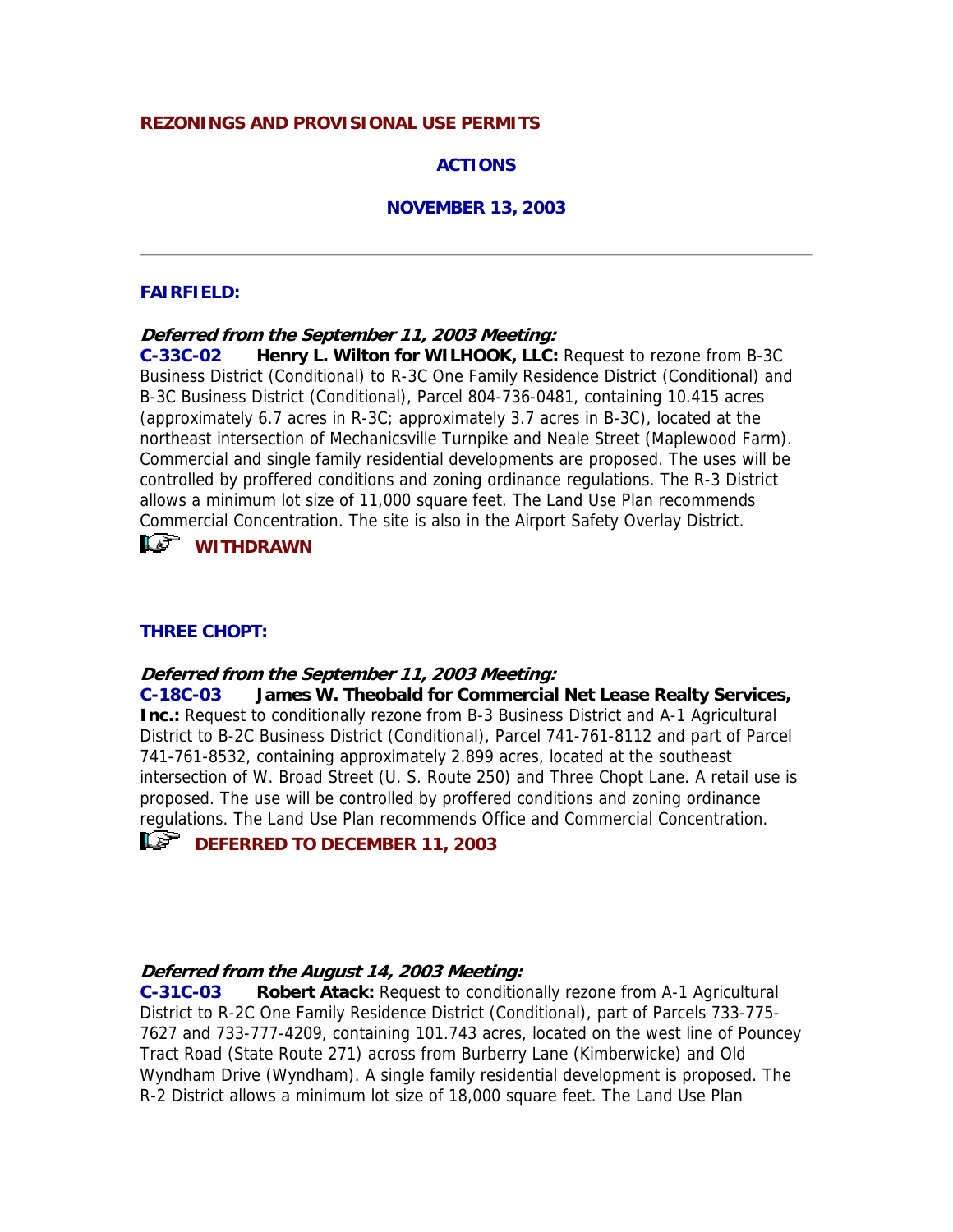recommends Rural Residential, not to exceed 1.0 unit net density per acre.

**WITHDRAWN** 

## **Deferred from the September 11, 2003 Meeting:**

**C-42C-03 William Shewmake for P & F LLC:** Request to conditionally rezone from R-3 One Family Residence District to O-2C Office District (Conditional) and B-3C Business District (Conditional), Parcels 761-754-1763, 761-754-2053, and 761-754-2145 containing approximately 1.53 acres (O-2C- 1.02 acres, B-3C -.51 acre), located on the east line of Skipwith Road approximately 260 feet north of N. Parham Road and 520 feet south of West Broad Street (U.S. Route 250). Office uses and parking for the adjacent Infiniti car dealership are proposed. The uses will be controlled by proffered conditions and zoning ordinance regulations. The Land Use Plan recommends Office.



**C-51C-03 Larry D. Willis:** Request to rezone from A-1 Agricultural District and M-1C Light Industrial District (Conditional) to B-2C Business District, Parcels 742-762-9861, 743-762-1862 and 743-762-1538 and part of Parcel 742-762-9178, containing 4.089 acres, located at the northern terminus of Brookriver Drive and at the I64E/I295 southeast cloverleaf. A Bottoms Up Pizza Restaurant and other restaurants are proposed. The use will be controlled by proffered conditions and zoning ordinance regulations. The Land Use Plan recommends Semi Public. The site is also in the West Broad Street Overlay District.

# *CC* DEFERRED TO JANUARY 15, 2004

**C-57-03 Atack/Kornblau Coles Investment, L. C.:** Request to rezone from R-5C General Residence District (Conditional) to C-1 Conservation District, part of Parcel 751-766-9555, containing approximately 1.2 acres, located on the south line of Nuckols Road approximately 400 feet east of Cox Road. A conservation area is proposed (limits of the floodplain). The Land Use Plan recommends Environmental Protection Area.

# **RECOMMEND APPROVAL**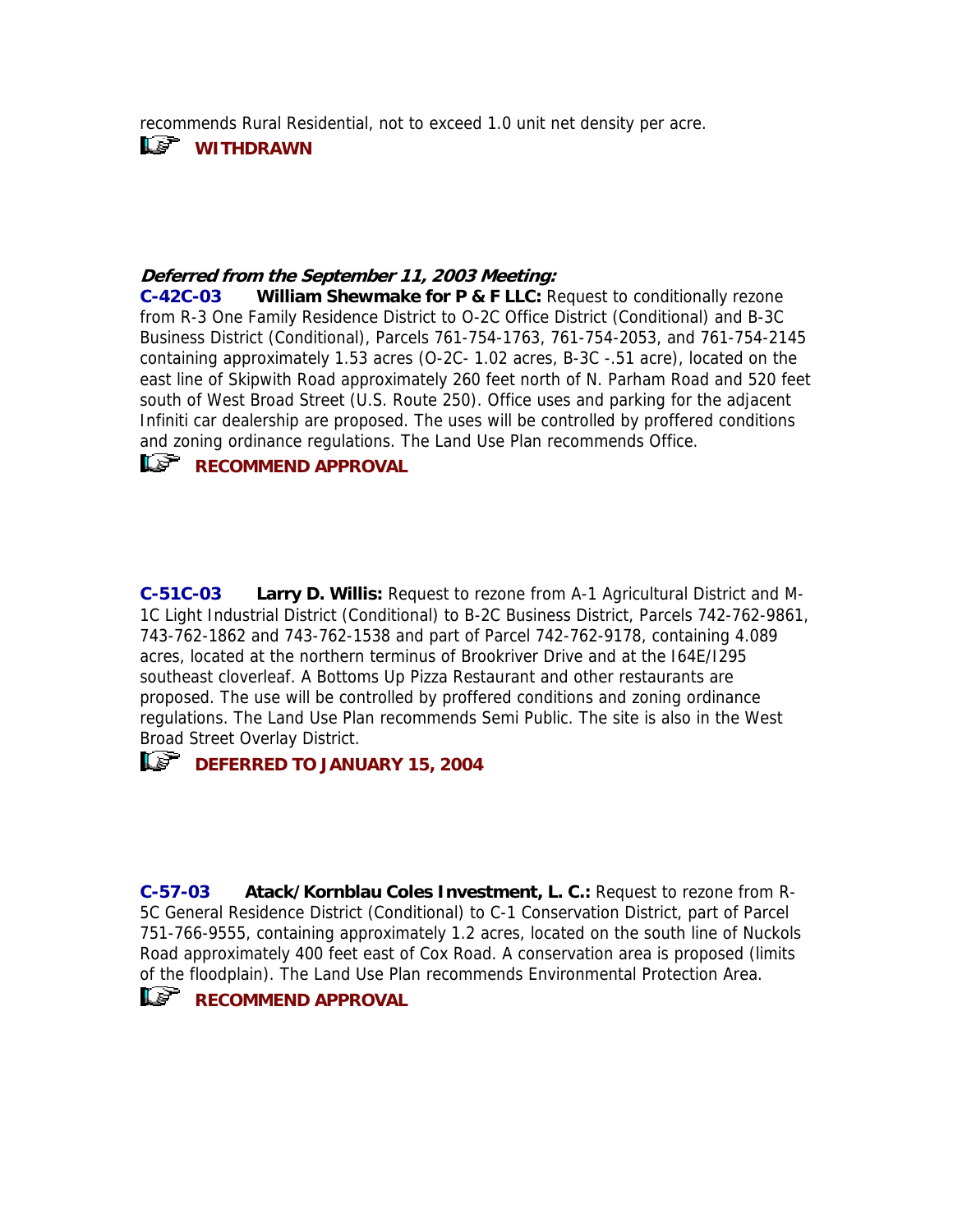**C-58C-03 Jim Theobald for TC&P, LLC:** Request to conditionally rezone from A-1 Agricultural District to RTHC Residential Townhouse District (Conditional), part of Parcel 739-759-9539, containing 14.825 acres, located at the southeast intersection of Pump and Three Chopt Roads. Seventy-nine (79) residential townhouses (5.33 units per acre) are proposed. The maximum density in the RTH District is nine (9) units per acre. The Land Use Plan recommends Urban Residential, 3.4 to 6.8 units net density per acre. The site is in the West Broad Street Overlay District.

# *CC* DEFERRED TO DECEMBER 11, 2003

**C-59C-03 Bill Axselle for HCA Health Services of Virginia, Inc.:** Request to conditionally rezone from R-3 One Family Residence District and R-6 General Residence District to O-3C Office District (Conditional), part of Parcel 761-744-2028, containing 1.50 acres located approximately 600 feet south of Forest Avenue and 350 feet west of Skipwith Road. Expansion of Henrico Doctor's hospital is proposed. The use will be controlled by proffered conditions and zoning ordinance regulations. The Land Use Plan recommends Government.

# **IS DEFERRED TO DECEMBER 11, 2003**

**C-60C-03 Bill Axselle for Neil Farmer:** Request to conditionally rezone from A-1 Agricultural District to R-2AC One Family Residence District (Conditional), part of Parcels 741-774-7210, 741-775-7309, 741-773-9074 and 742-773-2472, containing approximately 17.70 acres, located in the northern portion of the Bridlewood subdivision, just south of the southern terminus of Woolshire Court. The aggregate density is proffered not to exceed 2.1 units per acre. The R-2A District allows a minimum lot size of 13,500 square feet. The Land Use Plan recommends Rural Residential, not more than 1.0 unit net density per acre, and Environmental Protection Area.

# *C<sub>2</sub>* **DEFERRED TO DECEMBER 11, 2003**

**C-61C-03 Bill Axselle for Neil Farmer:** Request to conditionally rezone from A-1 Agricultural District to R-3C One Family Residence District (Conditional), Parcel 752-763- 4795 and part of Parcel 752-763-1932, containing 10.03 acres, located at the northern terminus of Lexington Farms Drive, 528 feet southeast of the southeastern terminus of Chicopee Road, and 420 feet southwest of the southern terminus of Fort McHenry Parkway. The aggregate density is proffered not to exceed 3 units per acre. The R-3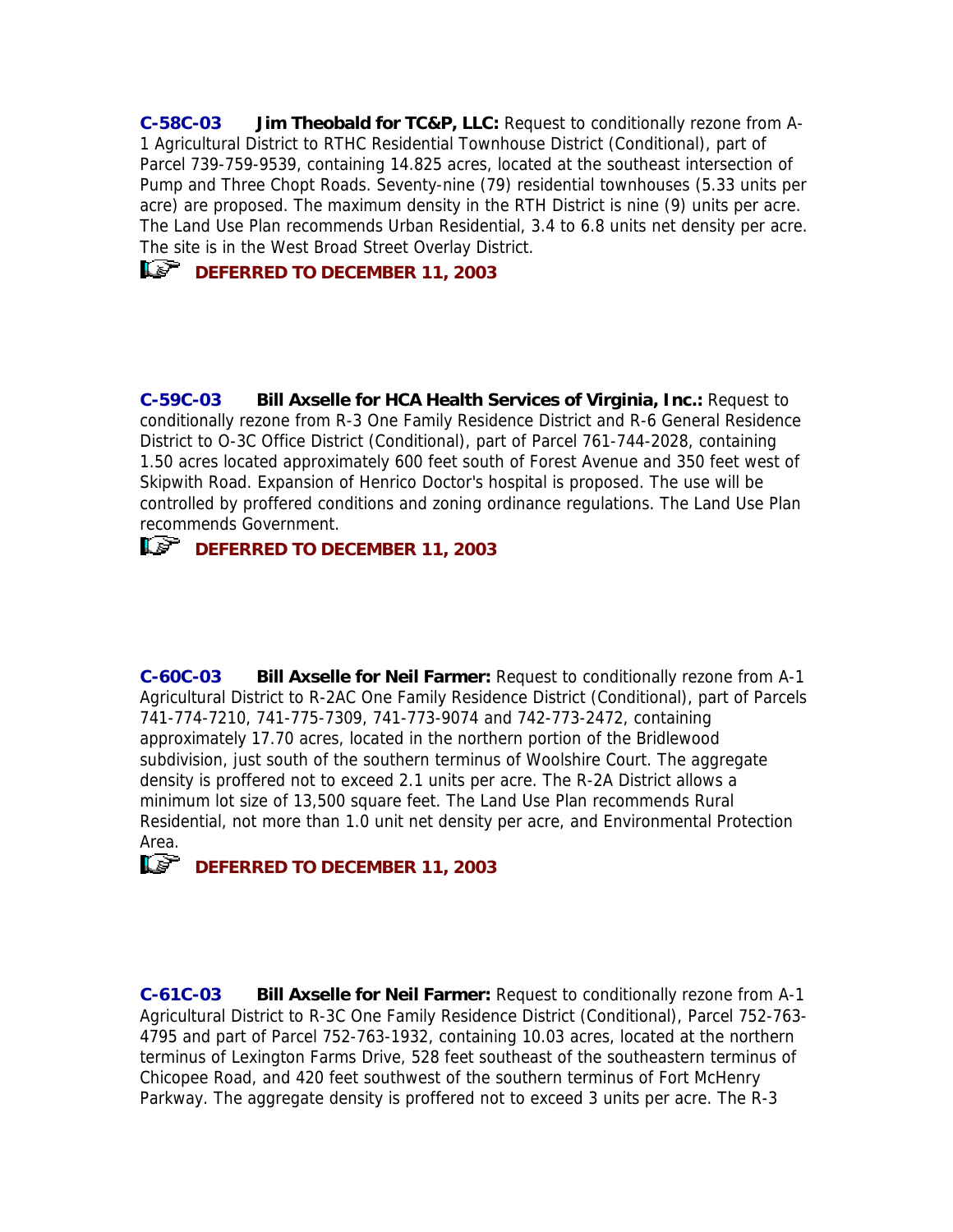District allows a minimum lot size of 11,000 square feet. The Land Use Plan recommends Suburban Residential 2, 2.4 to 3.4, units net density per acre.

**IF DEFERRED TO DECEMBER 11, 2003** 

## **TUCKAHOE:**

### **Deferred from the September 11, 2003 Meeting:**

**C-25C-03 Henry L. Wilton for Wilton Companies LLC:** Request to conditionally rezone from O-3C Office District (Conditional) to B-2C Business District (Conditional), Parcel 737-751-4601 and part of Parcel 737-751-4028, containing 11.495 acres, located at the northeast intersection of Ridgefield Parkway and dedicated John Rolfe Parkway right-of-way. Retail businesses with limited office uses are proposed. The use will be controlled by proffered conditions and zoning ordinance regulations. The Land Use Plan recommends Urban Residential, 3.4 to 6.8 units net density per acre, and Office.

# *C<sub>2</sub>* **DEFERRED TO DECEMBER 11, 2003**

**C-62C-03 Kristen Keatley and Andrew Scherzer for Meadow Glen of West End, LP:** Request to amend proffered conditions accepted with rezoning case C-10C-99, on Parcel 749-754-2538, containing 9.95 acres, located on the northwest side of Gaskins Road approximately 750 feet from the southwest intersection of Gaskins and Three Chopt Roads. The applicant proposes to eliminate Proffer 10 limiting vehicular access to Gaskins Road. The existing zoning is R-6C General Residence District (Conditional) and C-1 Conservation District. The Land Use Plan recommends Urban Residential, 3.4 to 6.8 units net density per acre, and Environmental Protection Area.

# **RECOMMEND APPROVAL**

**C-63C-03 Andrew Condlin for Pocoshock Commons, LLC:** Request to conditionally rezone from A-1 Agricultural District to O-2C Office District (Conditional), Parcel 741-751-7865, containing 2.02 acres, located at the northeast intersection of Pump Road and Ridgefield Parkway and the southeast intersection of Pump Road and Kings Grant Drive. Office condominiums are proposed. The use will be controlled by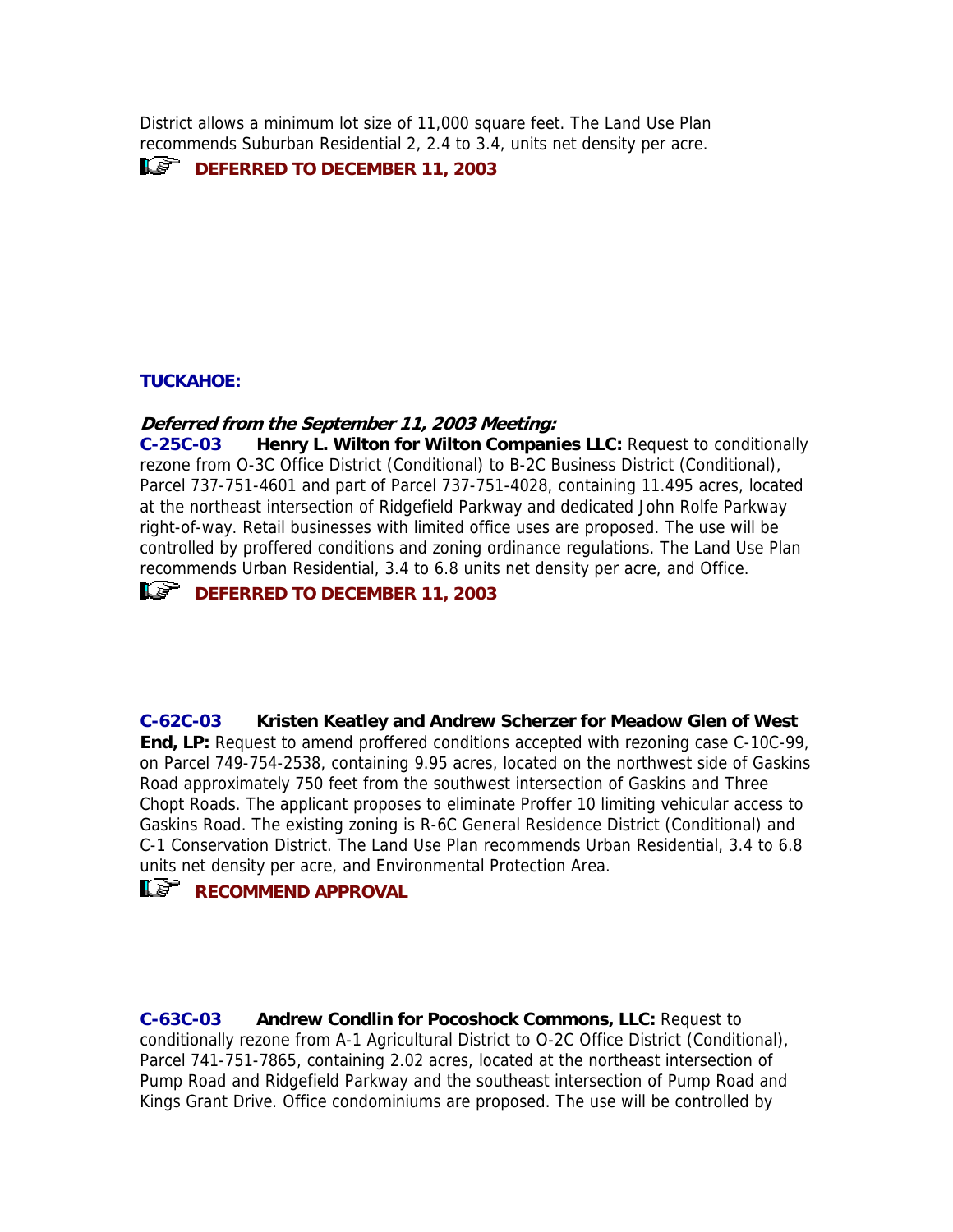proffered conditions and zoning ordinance regulations. The Land Use Plan recommends Suburban Residential 2, 2.4 to 3.4 units net density per acre.

**IF DEFERRED TO DECEMBER 11, 2003** 

### **BEGINNING AT 8:00 P.M.**

#### **VARINA:**

### **Deferred from the September 11, 2003 Meeting:**

**C-41C-03 Don Smith:** Request to conditionally rezone from B-2C Business District (Conditional) to M-1C Light Industrial District (Conditional) and B-2C Business District (Conditional), Parcel 808-729-7538, containing 8.585 acres (M-1C - 6.496 ac.; B-2C - 2.089 ac.), located at the southeast intersection of Dabbs House and Creighton Roads. A mini-storage warehouse/self-storage facility and retail are proposed. The use will be controlled by proffered conditions and zoning ordinance regulations. The Land Use Plan recommends Commercial Concentration. The site is in the Airport Safety Overlay District.

# *CC* DEFERRED TO DECEMBER 11, 2003

**C-64C-03 David Redmond for Mid-Atlantic Commercial Properties, LLC:** Request to conditionally rezone from A-1 Agricultural District to B-2C Business District (Conditional), Parcel 814-717-0480, containing 5.06 acres, located at the southwest intersection of Gay and S. Laburnum Avenues. Community retail is proposed. The use will be controlled by proffered conditions and zoning ordinance regulations. The Land Use Plan recommends Office. The site is in the Airport Safety Overlay District.

# **IF DEFERRED TO DECEMBER 11, 2003**

**C-56C-03 Gloria Freye for Finer Homes, Inc. & Debbie Stoddard:** Request to conditionally rezone from A-1 Agricultural District to R-2AC One Family Residence District (Conditional) Parcel 802-696-9269 and part of Parcel 803-696-6866, containing 41.758 acres, located on the east line of Osborne Turnpike approximately 0.41 mile north of Tree Ridge Road and approximately 240 feet west of the western terminus of